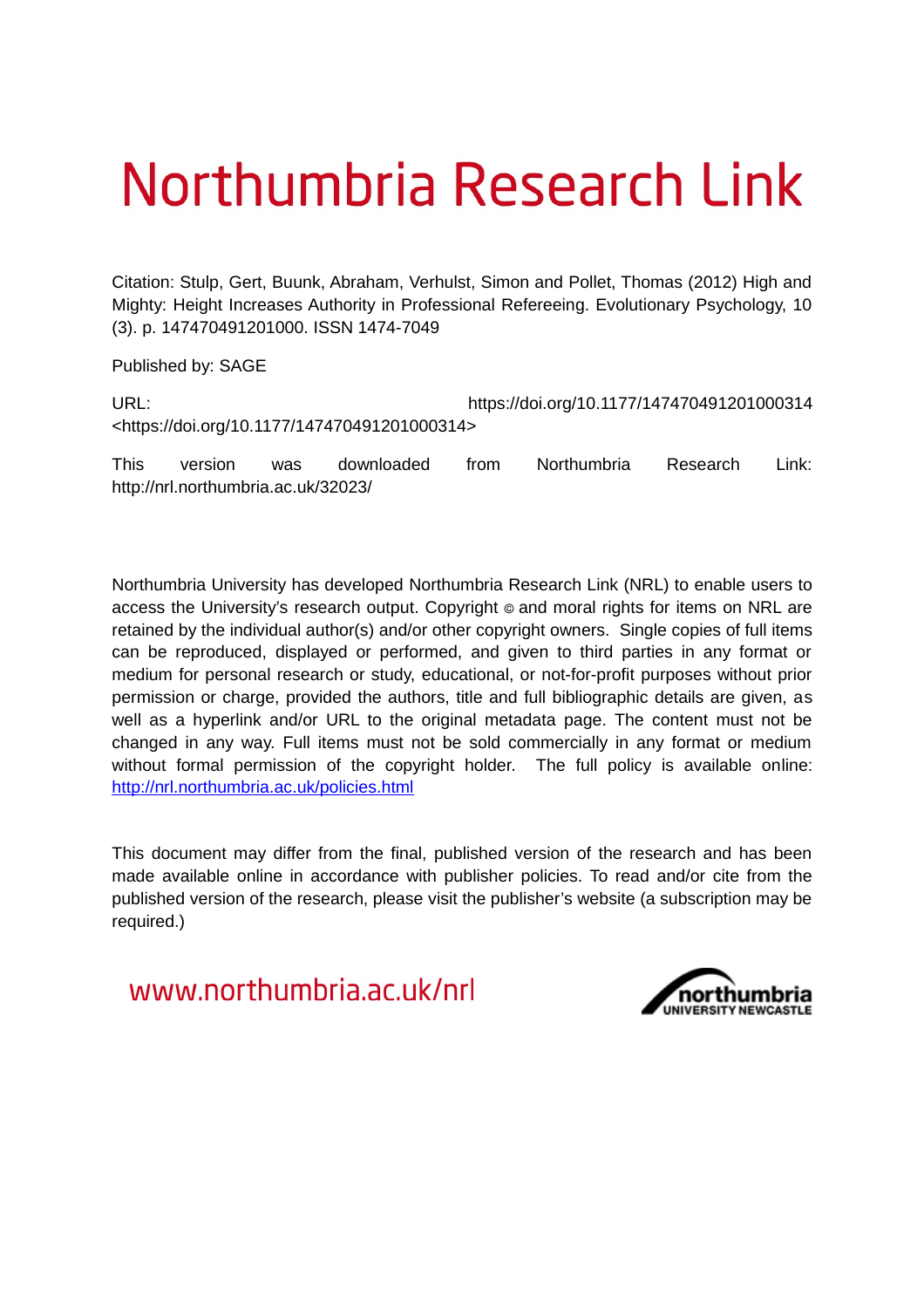# Evolutionary Psychology

www.epjournal.net – 2012. 10(3): 588-601

¯¯¯¯¯¯¯¯¯¯¯¯¯¯¯¯¯¯¯¯¯¯¯¯¯¯¯¯

# Original Article

# High and Mighty: Height Increases Authority in Professional Refereeing

Gert Stulp, Department of Psychology, University of Groningen, Groningen, The Netherlands; Department of Behavioral biology, University of Groningen, Groningen, The Netherlands. Email: [gertstulp@gmail.com](mailto:gertstulp@gmail.com) (Corresponding author).

Abraham P. Buunk, Department of Psychology, University of Groningen, Groningen, The Netherlands; Royal Netherlands Academy of Arts and Sciences, Amsterdam, The Netherlands.

Simon Verhulst, Department of Behavioral biology, University of Groningen, Groningen, The Netherlands.

Thomas V. Pollet, Department of Social and Organizational Psychology, VU University Amsterdam, Amsterdam, The Netherlands.

**Abstract:** Throughout the animal kingdom, larger males are more likely to attain social dominance. Several lines of evidence suggest that this relationship extends to humans, as height is positively related to dominance, status and authority. We hypothesized that height is also a determinant of authority in professional refereeing. According to the International Football Association Board, FIFA, football ("soccer") referees have full authority to enforce the laws of the game and should use their body language to show authority and to help control the match. We show that height is indeed positively related to authority status: referees were taller than their assistants (who merely have an advisory role) in both a national (French League) and an international (World Cup 2010) tournament. Furthermore, using data from the German League, we found that height was positively associated with authoritative behavior. Taller referees were better able to maintain control of the game by giving fewer fouls, thereby increasing the "flow of the game". Referee height was also positively associated with perceived referee competence, as taller referees were assigned to matches in which the visiting team had a higher ranking. Thus, height appears to be positively related to authority in professional refereeing.

**Keywords:** stature, dominance, soccer, refereeing, authority

**¯¯¯¯¯¯¯¯¯¯¯¯¯¯¯¯¯¯¯¯¯¯¯¯¯¯¯¯¯¯¯¯¯¯¯¯¯¯¯¯¯¯¯¯¯¯¯¯¯¯¯¯¯¯¯¯¯¯¯¯¯¯¯¯¯¯¯¯¯¯¯¯¯¯¯¯¯¯¯¯¯¯¯¯¯¯¯¯**

# **Introduction**

Throughout the animal kingdom, larger males are more likely to attain social dominance (Andersson, 1994; Archer, 1988; Ellis, 1994; Isaac, 2005), which is the ability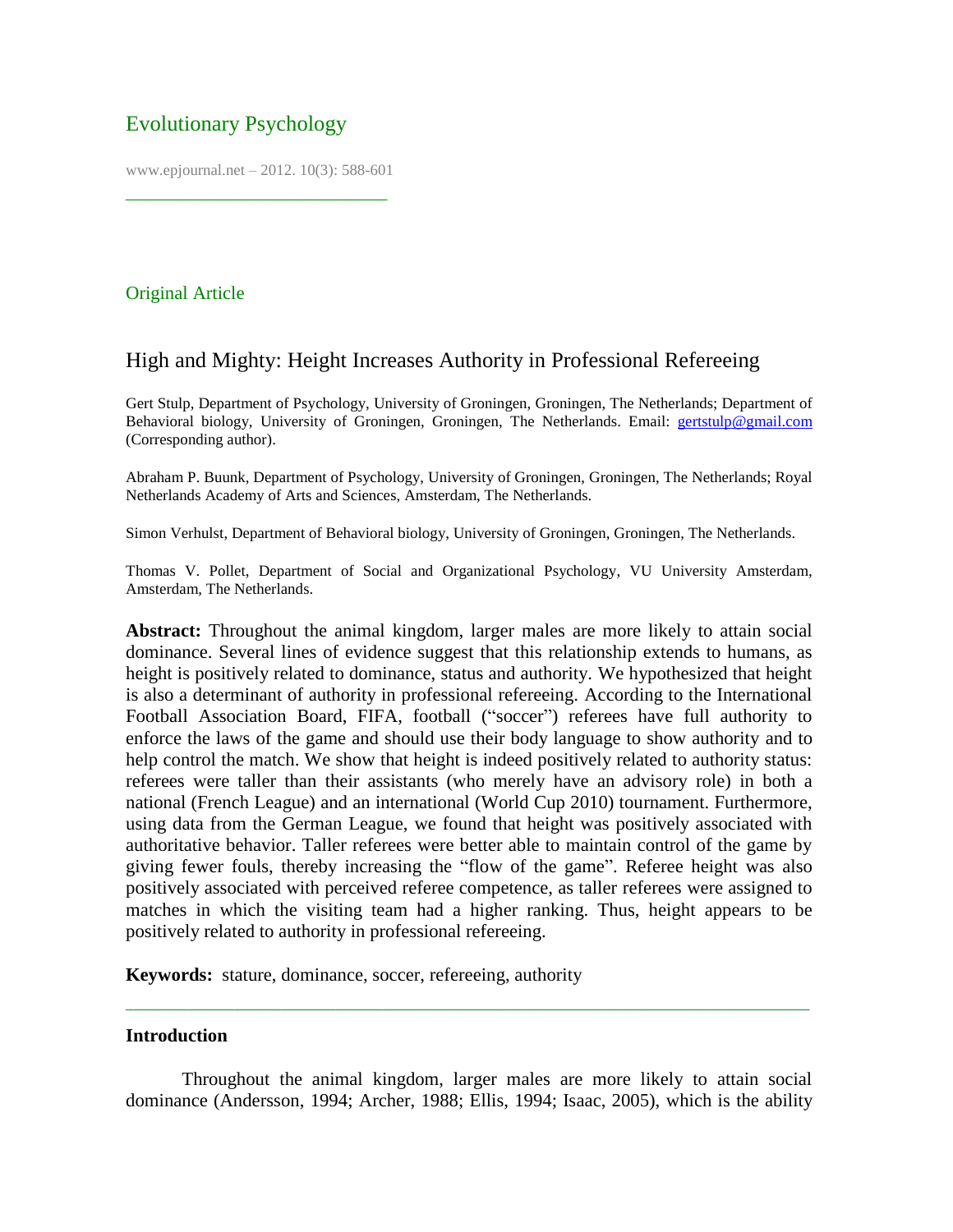to acquire resources in the presence of others through either agonistic or affiliative strategies (Pellegrini and Bartini, 2001). Several lines of evidence suggest that this positive relationship between body size and social dominance extends to humans. First of all, taller men are more likely to win physical fights as they are physically stronger (Sell et al., 2009), have an enhanced capacity to deliver potentially damaging strikes (Carrier, 2011), and react more aggressively in sports (Webster and Xu, 2011). Additionally, taller men are less sensitive to cues of dominance in other men (Watkins et al., 2010) and respond with less jealousy towards socially and physically dominant rivals than do shorter men (Buunk, Park, Zurriage, Klavina and Massar, 2008). These findings suggest that it is more important for shorter men, as compared to taller men, to accurately gauge a rival's dominance given the higher costs associated with engaging in a fight if a competitor is miscategorized. Similarly, taller men could be (or perceive themselves to be) better able to deter dominant rivals, which would reduce the need for jealousy.

Perceptions of height and dominance are also closely related. Taller men are perceived as more dominant than shorter men (Montepare, 1995), and, vice versa, more dominant men are estimated as taller than less dominant men (Dannenmaier and Thumin 1964; Marsh, Yu, Schechter and Blair, 2009). Similarly, the losing candidates in political elections are judged as shorter, whereas the winning candidates are judged as taller than they were perceived to be before the election (Higham and Carment, 1992). People also judge politicians whom they support as taller than politicians whom they oppose (Sorokowski, 2010). Perceptions of height also affect behavior. Huang and colleagues (2002), for example, manipulated the camera angle in a negotiation task and found that men who were perceived as taller were more influential in the task than men who were perceived as shorter. The positive relationship between size and perceived dominance is even apparent in very young children: Thomsen, Frankenhuis and Carey (2011) showed that children as young as ten months old recognize that size plays a role in dominance contests, and are "surprised" by (i.e., pay more attention to) a situation in which a smaller individual dominates a larger individual.

Perhaps because of their increased physical (Sell et al., 2009), behavioral (Watkins et al., 2010) and/or perceived dominance (Marsh et al., 2009), height is positively related to access to actual resources in humans. This is supported by the findings that taller individuals (particularly men) are more likely to have higher starting salaries (Loh, 1993), higher overall income (Judge and Cable, 2004), and are more likely to be promoted (Melamed and Bozionelos, 1992) than shorter men. Not surprisingly therefore, height is positively related to authority status. For example, when one's dominance is exercised legitimately, taller individuals are more likely than shorter individuals to occupy a leadership or managerial position (Gawley, Perks and Curtis, 2009; Stogdill, 1948). These findings extend to politics, because since 1896, U.S. citizens have always elected a President whose height was considerably above average (Judge and Cable, 2004). Moreover, Presidents whose presidency was considered "great" were taller than those whose presidency was considered a "failure" (Sommers, 2002). Thus, taller men are more likely to obtain a position of authority, and when they do, are considered more successful.

Giving the above findings, we hypothesized that male height may also be related to authority in a different setting: professional football ("soccer") refereeing. According to the

Evolutionary Psychology – ISSN 1474-7049 – Volume  $10(3)$ . 2012.  $-589$ -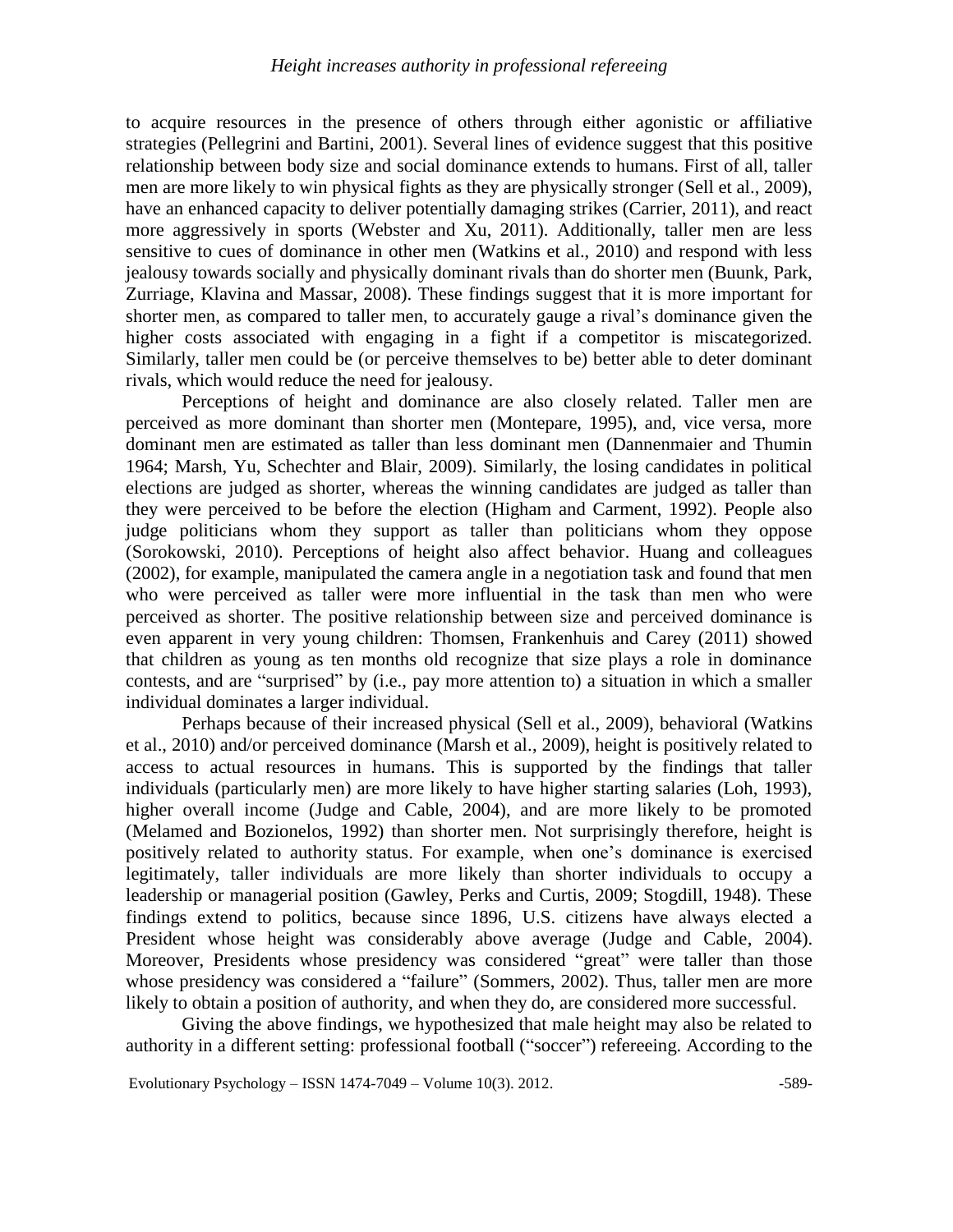International Football Association Board, FIFA, football referees have full authority to enforce the laws of the game and can use their body language to show authority and help control the match *(Laws of the Game*; FIFA, 2012). Similarly, the website of the British Football Referees' Association (2010) states that a referee always has to "*keep control [of the game], by bending his authority to encourage the flow of the game*". These recommendations are not surprising, given the fact that referees have to deal with verbal and physical aggression not only from players, but also from coaches, and spectators (Folkesson, Nyberg, Archer and Norlande, 2002). With almost every blow of the whistle, half of the players, coaches and crowd are likely to disagree with the referee's decision.

We examined whether height was related to authority and authoritative behavior in professional refereeing. First, we examined whether or not referees were taller than their assistants (who merely have an advisory role) in the French professional League (Study 1) as well as during the 2010 World Cup that took place in South Africa (Study 2). Furthermore, we investigated whether there was an association between referee height and authoritative behavior on the football pitch. A recent study by Van Quaquebeke and Giessner (2010) investigated the association between height and dominance in football players. In this study, taller players were perceived as committing more fouls than shorter players. We hypothesize that, apart from player height, referee height is also related to authority and dominance on the pitch (Study 3). We predicted that relatively taller referees would be better able to maintain control of the game (i.e. players would be more wary of committing fouls or retaliating towards other players) and would increase the "flow of the game" by having to give fewer fouls (Study 3). Furthermore, we predicted that the allocation of referees to matches by the football league is contingent on referee height, with taller referees being appointed to more important matches.

# **Study 1: Ligue 1 (French Professional league) referees**

#### **Material and Methods**

The aim of our first study was to investigate the relationship between height and status success in professional refereeing. We collected data on assistant referees  $(n = 64)$ and referees  $(n = 38)$  from six seasons of Ligue 1 (2004/2005 to 2009/2010), the top French football league from the website [http://www.worldfootball.net/.](http://www.worldfootball.net/) One individual acted as both referee and assistant referee during this period; he was classified as a referee in our analyses. We chose the French league because all referee heights and the majority of assistant referee heights were available (only five out of 69 heights of assistant referees were missing; for consistency with Study 3, we preferred to have data on the German league (Bundesliga). Unfortunately, for this league, more than one third of all assistant referees' heights were missing). Independent sample *t*-tests were performed to test whether head referees were significantly taller than their assistants.

# **Results**

Evolutionary Psychology – ISSN  $1474-7049$  – Volume  $10(3)$ . 2012. Referees were on average 4.09 cm taller than assistant referees (Figure 1a; *t*-test; *M*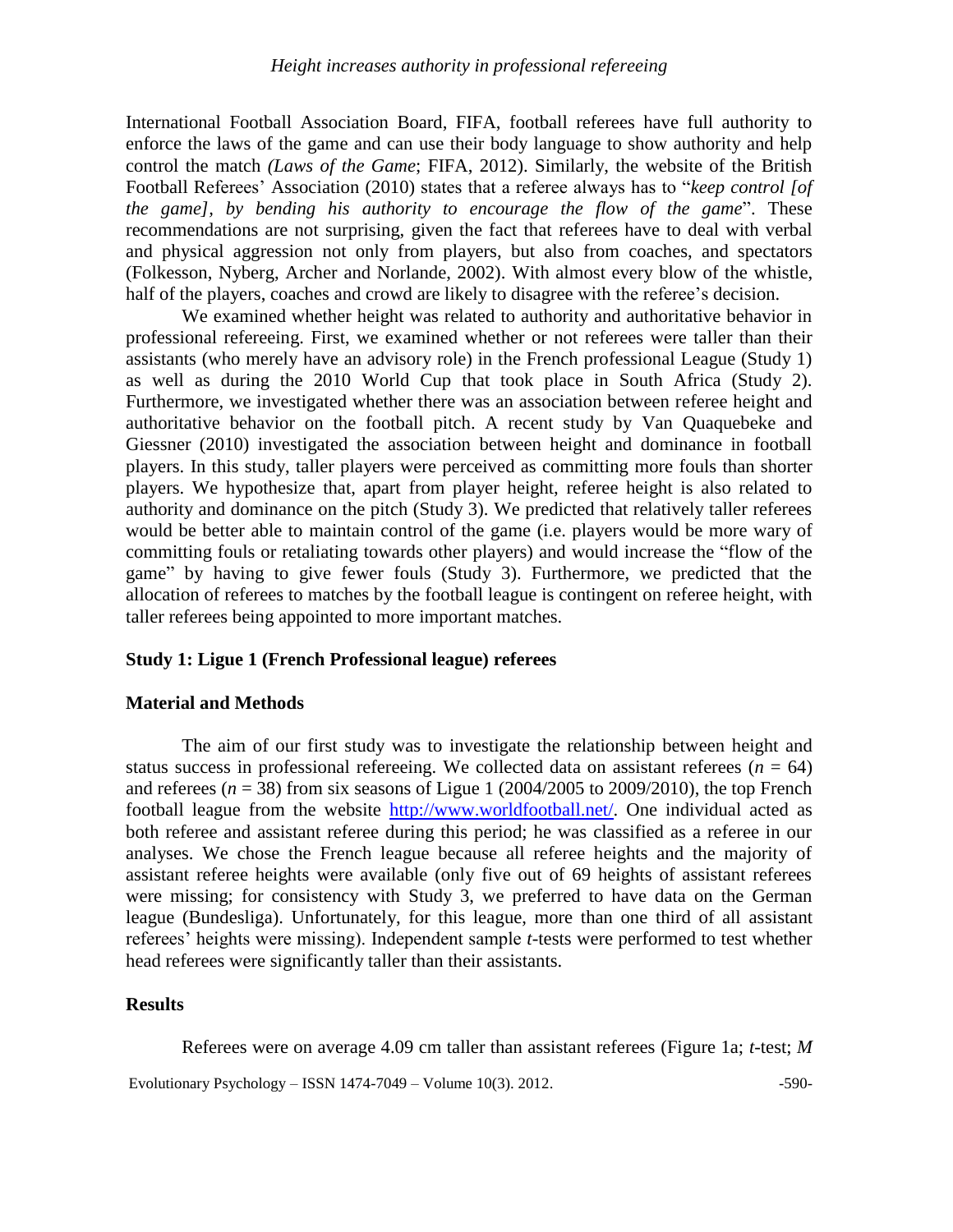= 179.71; *SD* = 5.49 cm versus *M* = 175.62; *SD* = 7.32 cm; *t*(100) = 2.98; *p* = .004; *d* = 0.62). No difference in age was found between referees  $(M = 41.00$  years;  $SD = 5.39$  and assistant referees ( $M = 41.41$  years,  $SD = 5.83$ ; *t*-test;  $t(102) = 0.35$ ;  $p = .724$ ,  $d = 0.07$ ). The effect of height can thus not be attributed to the association between age and height.

#### **Study 2: World Cup referees**

#### **Material and Methods**

To replicate our finding for the French league we collected data from the FIFAwebsite [\(www.fifa.com\)](http://www.fifa.com/) on all referees and assistant referees who officiated in the 64 matches of the 2010 World Cup in South Africa. In total, 29 trios consisting of one referee  $(n = 29)$  and two assistant referees  $(n = 58)$  were invited for the World Cup. Referees were either assigned as an "active" referee or as "stand-in" referee (fourth official) during a match. Similarly, assistant referees were either assigned as an "active" assistant referee or as "stand-in" assistant referee (fifth official). The fourth official is the primary replacement of the referee when he is unable to continue officiating, whereas the fifth official is the primary replacement of the assistant referee.

Only four individuals were assigned exclusively as referee during the tournament. Thirteen officials acted more often as referee than as fourth official, seven acted more often as fourth official than referee, and five acted only as fourth official. With respect to the assistant referees and fifth officials: twenty-two officials acted exclusively as assistant referee, seventeen acted more as assistant referee than as fifth official, nine acted more often as fifth official than assistant referee, and ten acted only as fifth officials. Referees or fourth officials never officiated as an assistant referee or fifth official and no assistant referee or fifth official ever officiated as referee or fourth official. We classified officials on the basis of their most common overall assignment throughout the tournament (e.g., an individual officiating as an assistant referee more often than as a fifth official was classified as an assistant referee). This led to the following classification of officials: 17 referees, 12 fourth officials, 39 assistant referees, and 19 fifth officials.

We tested whether there was a difference in height between referees and assistant referees and between "active" and "stand-in" (i.e. the  $4<sup>th</sup>$  and  $5<sup>th</sup>$  official) referees. Given that height varies between countries, and that referees and assistant referees were invited in trios, often with individuals from the same or neighboring countries, we included the trio as a random effect. Inclusion of such a random effect rules out that the effect found for height is an artifact of between-country variation in height.

### **Results**

In 26 out of the 29 invited trios, the referee was taller than at least one assistant referee, and in 17 trios the referee was taller than both assistants. The invited 29 referees were on average 4.31 cm taller than the 58 invited assistant referees (*t*-test; *t*(85) = 2.94; *p*  $= .004$ ,  $d = 0.68$ ). When taking into account the overall assignment of the officials, the between-country variation in height and the age of the officials, referees were estimated

Evolutionary Psychology – ISSN 1474-7049 – Volume  $10(3)$ . 2012.  $-591$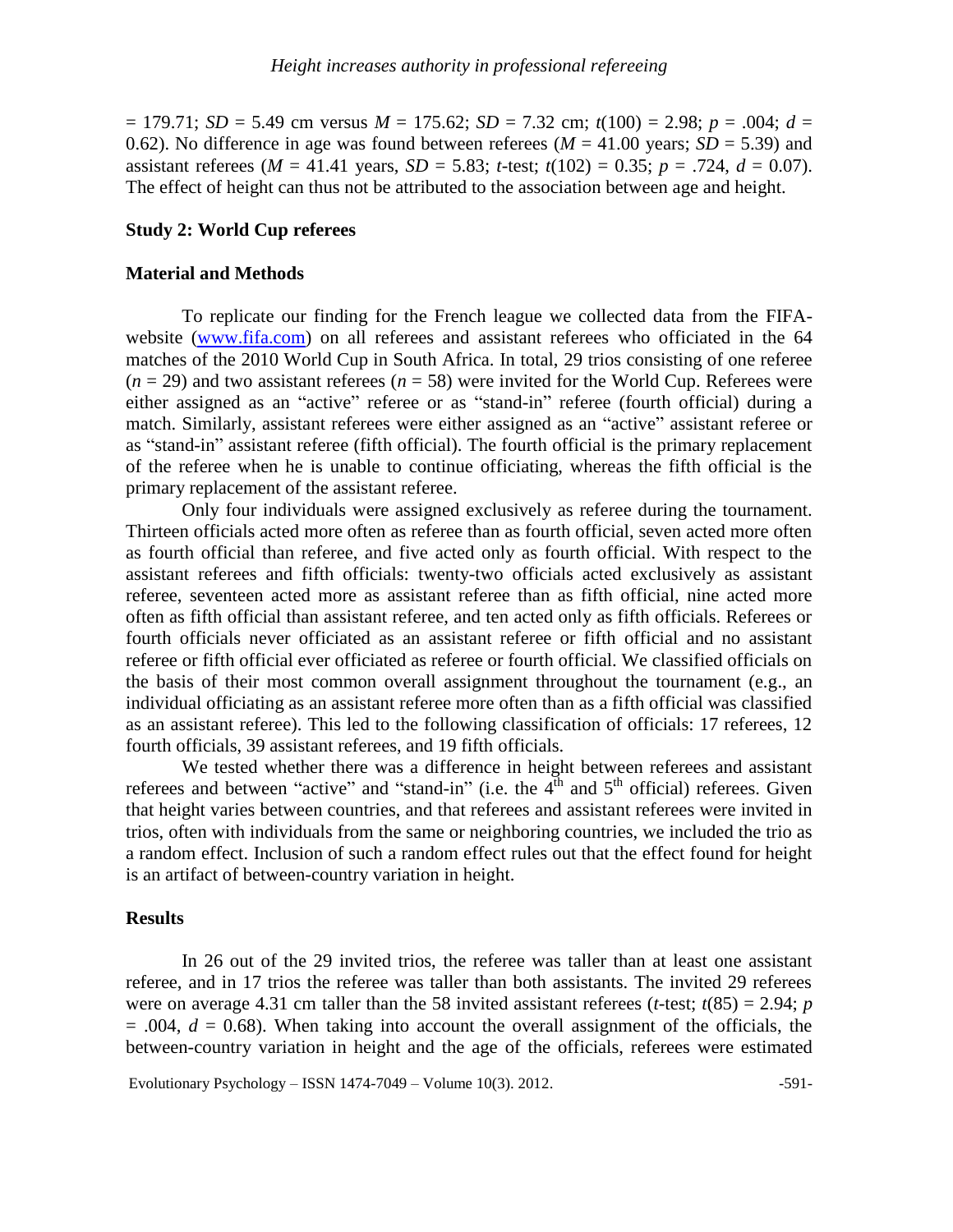4.17 cm taller than assistant referees (Linear mixed model parameter estimate (±*SE*): -4.17  $\pm$  1.14;  $\chi^2(1, N = 87) = 12.37$ ;  $p = .0004$ ; see Table 1 and Figure 1b).

There was no significant difference in height between the "active" official and their potential "stand-in" (-0.38  $\pm$  1.72;  $\chi^2(1, N = 87) = 0.05$ ;  $p = .82$ ; Table 1). Age was not significantly related to height ( $p = 0.14$ ; Table 1). The height effect can thus not be attributed to the association between age and height. Parameter estimates for the full model can be found in Table 1.

We also investigated whether height was related to the years of international experience a referee had. Taller referees had fewer years of international experience prior to the World Cup (Pearson  $r(27) = -.39$ ;  $p = .037$ ). After controlling for the age of the referee in a partial correlation, the relationship between height and experience became marginally significant  $(r(26) = -.37; p = .051)$ . For assistant referees, there was no relationship between experience and height  $(r(56) = .15; p = .25)$ .

**Table 1.** Results from Study 2: Linear mixed model parameter estimates  $(\pm SE)$  of the effects of age (years), type of referee, "active" versus "stand-in" referee and referee trio (see text) on height.

|                                               | Height (cm)                       |
|-----------------------------------------------|-----------------------------------|
| Intercept                                     | $1.81*10^2 \ (\pm 1.38)$ ***      |
| Referee versus assistant referee <sup>a</sup> | $-4.17 \ (\pm 1.14)$ ***          |
| "Active" versus "stand-in" referee"           | $-3.80*10^{-1} (\pm 1.72)$        |
| Age (centered)                                | $2.75*10^{-1} (\pm 1.88*10^{-1})$ |
| Random effect referee trio                    | $1.63*10^{1} (\pm 4.03)^{b}$      |
| Residual error variance                       | $2.42*10^{1} (\pm 4.91)^{b}$      |

<sup>a</sup> Referee and "Active" referee are the reference categories; <sup>b</sup> Standard deviation instead of standard error; \*\*\*  $p < 0.001$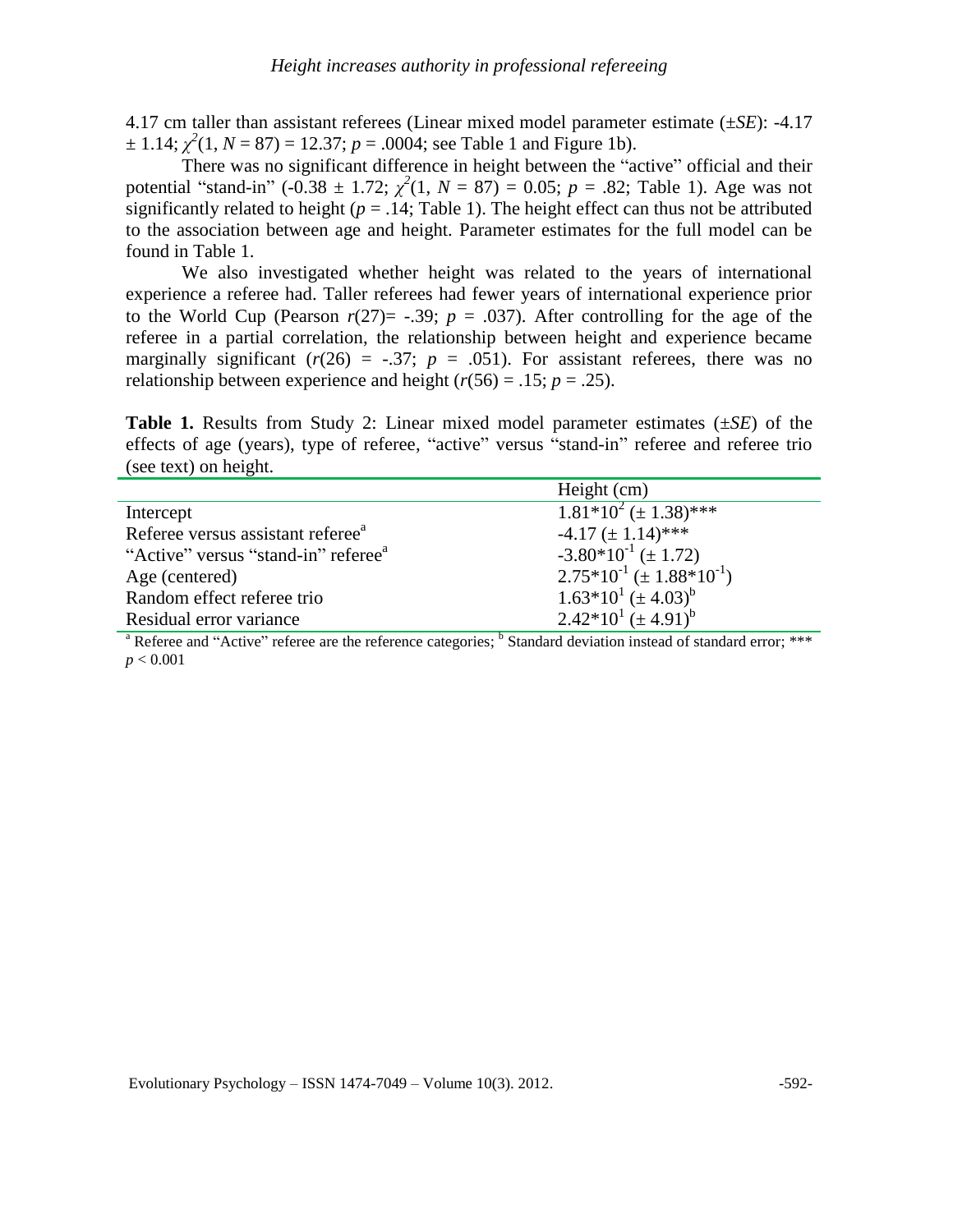**Figure 1.** Results from Study 1 and 2: The average height (+*SE*) in centimeters of (a) the referees and assistant referees in the French league and (b) of the referees, fourth officials, assistant referees and fifth officials during the 2010 World Cup.



**Study 3: Bundesliga (German First Division) Referees**

# **Material and Methods**

The aim of our third study was to investigate whether authoritative behavior and competence was related to height and experience of a referee. We used football data purchased from Impire AG, a company that specializes in collecting professional sports data [\(www.impire.de\)](http://www.impire.de/). Available data comprised 1,530 matches from five seasons (2004/2005 to 2008/2009) of the Bundesliga, the highest professional German football division. For each match the referee's identity  $(n = 28)$ , his height and experience (number of seasons refereeing in the Bundesliga) were available, as well as the average rank of the home and visiting team in the seasons  $2004/2005$  through to  $2008/2009$  (1=highest, 18=lowest), the total number of fouls given by the referee, and the number of yellow and red cards that were administered to players. In football, a red card is given for a severe foul, and will result in direct expulsion of the player for the remainder of the match. Two yellow cards, for less severe fouls, will also result in a red card, and hence expulsion. The foul data only include illegal physical contacts towards other players (e.g. unfair tackles), and no other illegal actions that are penalized by the referee (e.g. handball and offside). For all analyses, we included *referee*, the *home team* and the *visiting team* as random factors and *height*, *Bundesliga experience* and *age of referee* as covariates. As referee age was highly correlated with referee experience (Pearson  $r(26) = .83$ ;  $p < .0001$ ), we did not include referee age in the reported models. Including age in the models did not change any of our results, as age never reached statistical significance (all *p* > .16). We tested whether referee height was predictive of measures of authority and control during a game, such as the number of fouls and the number of cards given.

Evolutionary Psychology – ISSN 1474-7049 – Volume 10(3). 2012. -593-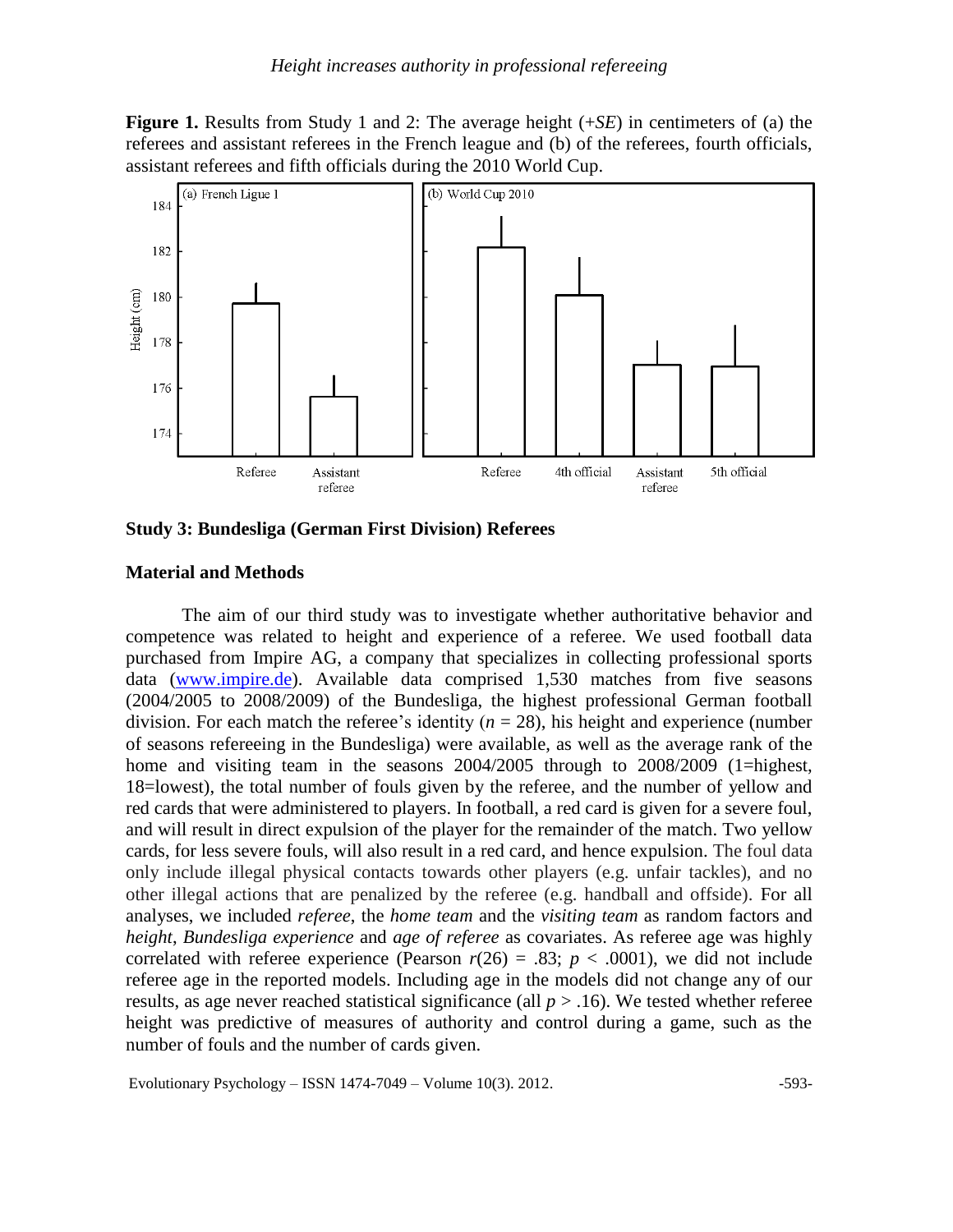Furthermore, we investigated whether referee height was predictive of the perceived competence of the referee, by examining whether these factors influenced the likelihood of being assigned to matches in which the home or visiting team was high ranking (controlling for respectively the visiting and home team by adding them as a random factor). All analyses were performed in R version 2.11.1 (R Development Core Team, 2008), using the lmer package. In the following we defined "tall" or "experienced" as one standard deviation above the respective mean, and "short" or "inexperienced" as one standard deviation below the respective mean.

### **Results**

Referees were on average 185.18 centimeters tall (*SD* = 5.79) and had on average 6.25 years of Bundesliga experience  $(SD = 5.08)$  at the start of the seasons 2004/2005 to 2008/2009 (see Table 2 for descriptive statistics).

**Table 2.** Results from Study 3: Descriptive statistics for the 28 referees and 1,530 matches in five Bundesliga seasons (2004/2005 to 2008/2009).

|                                | Mean $(\pm SD)$       | Minimum  | Maximum |
|--------------------------------|-----------------------|----------|---------|
| Referees ( $n = 28$ )          |                       |          |         |
| Height (cm)                    | $185.18 \ (\pm 5.79)$ | 178      | 197     |
| Age $(years)^a$                | $35.39 \ (\pm 5.27)$  | 22       | 46      |
| Bundesliga                     | $6.25 (\pm 5.08)$     |          | 17      |
| experience $(years)a$          |                       |          |         |
| <i>Matches</i> ( $n = 1,530$ ) |                       |          |         |
| Number of fouls                | $36.86 \ (\pm 7.76)$  | 13       | 70      |
| Number of cards                | 4.08 ( $\pm$ 2.03)    | $\theta$ | 11      |

<sup>a</sup> Age and experience at the first match played during seasons 2004/2005 to 2008/2009.

Referee height was also associated with measures of authoritative behavior during a match. Controlling for the ranks of the playing teams, both referee experience  $(-0.75 \pm 1.00)$  $0.11$ ;  $\chi^2(1, n = 1,530) = 27.45$ ;  $p < .0001$ ) and height (-0.33  $\pm$  0.15;  $\chi^2(1, n = 1,530) = 5.26$ ;  $p = 0.022$ ; Figure 2a) were negatively associated with the number of fouls in a match (see Table 3 for all parameter estimates), indicating that taller and more experienced referees assigned less fouls and thus interrupted the game less. Experienced referees gave on average 7.63 fewer fouls compared to inexperienced referees. Tall referees gave on average 3.79 fewer fouls than short referees. Experience and height were not significantly associated with the number of cards given in a match (Table 3).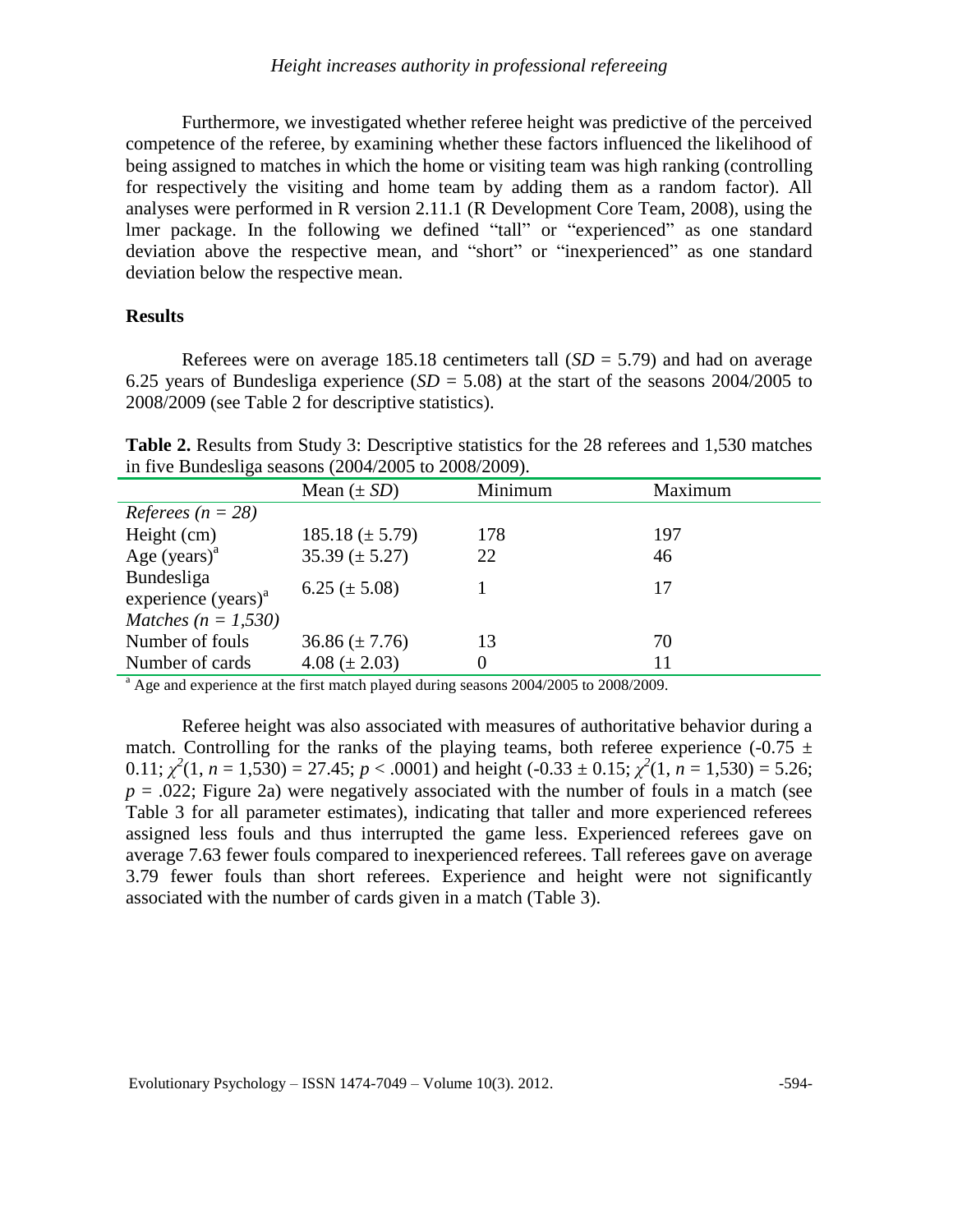**Table 3.** Results from Study 3: Generalized linear mixed model parameter estimates (±*SE*) of the effects of *height* (centered), *experience* (centered), *home team ranking*, *visiting team ranking* and *referee* on the total number of fouls in a game (linear) and the total number of cards awarded (Poisson).

|                           | Number of fouls                             | Number of cards                        |
|---------------------------|---------------------------------------------|----------------------------------------|
| Intercept                 | $3.66*10^{1} (\pm 1.01)$ ***                | $1.46 \ (\pm 4.65^*10^{-2})$ ***       |
| Rank Home Team            | $1.39*10^{-1}$ (± 4.26*10 <sup>-2</sup> )** | $5.33*10^{-3} (\pm 2.86*10^{-3})$      |
| <b>Rank Visiting Team</b> | $-7.42*10^{-2} (\pm 4.35*10^{-2})$          | $-1.29*10^{-2} (\pm 2.91*10^{-3})$ *** |
| Experience (years)        | $-7.51*10^{-1} (\pm 1.14*10^{-1})$ ***      | $-8.44*10^{-3} (\pm 4.65*10^{-3})$     |
| Height (cm)               | $-3.28*10^{-1} (\pm 1.46*10^{-1})$ *        | $3.34*10^{-3} (\pm 4.35*10^{-3})$      |
| Random effect referee     | $1.59*10^{1} (\pm 3.99)^{a}$                | $8.31*10^{-3} (\pm 9.12*10^{-2})^a$    |
| Residual error variance   | $5.39*10^{1} (\pm 7.34)^{a}$                |                                        |

<sup>a</sup> Standard deviation instead of standard error; <sup>b</sup> There is no residual error variance in Poisson mixed models because the variance is constrained to the mean;  $p < .05$ ;  $p < .01$ ;  $p > .001$ 

Both *years of Bundesliga experience* (-0.18  $\pm$  0.04;  $\chi^2(1, n = 1,530) = 17.60$ ;  $p <$ .0001) and *height* (-0.08  $\pm$  0.04;  $\chi^2(1, n = 1.530) = 4.32$ ;  $p = .038$ ; Fig. 2b) negatively predicted the average rank of the visiting team, but not of the home team (see Table 4 for all parameter estimates). Thus, more experienced and taller referees, as opposed to respectively inexperienced and shorter referees, were assigned to matches where the visiting team had a better performance over these five years (higher ranking means lower average rank). More experienced compared to less experienced and taller compared to shorter referees were assigned to matches in which the visiting team on average was ranked 1.83 and 0.96 higher, respectively (out of 18 teams).

**Table 4.** Results from Study 3: Linear mixed model parameter estimates  $(\pm SE)$  of the effects of *experience* (centered), *height* (centered), and *referee* on the rank of the home and visiting team.

|                         | Rank <sup>a</sup> home team                     | Rank <sup>a</sup> visiting team                       |
|-------------------------|-------------------------------------------------|-------------------------------------------------------|
| Intercept               | 9.54 ( $\pm$ 1.77*10 <sup>-1</sup> )***         | 9.71 ( $\pm$ 2.13*10 <sup>-1</sup> )***               |
| Experience (years)      | $-1.69*10^{-2} (\pm 3.66*10^{-2})$              | $-1.81*10^{-1} (\pm 4.21*10^{-2})$ ***                |
| Height (cm)             | $-1.10*10^{-3}$ ( $\pm$ 3.37*10 <sup>-2</sup> ) | $-8.22*10^{-2} (\pm 4.04*10^{-2})$ *                  |
| Random effect referee   | $4.02*10^{-1}$ (± 6.34*10 <sup>-1</sup> )       | 7.59*10 <sup>-1</sup> ( $\pm$ 8.71*10 <sup>-1</sup> ) |
| Residual error variance | $1.98*10^{1} (\pm 4.45)^{b}$                    | $1.90*10^{1} (\pm 4.36)^{b}$                          |

<sup>a</sup> Average rank of the team in the last 5 seasons of Bundesliga. Lower means better, as 1 is the top rank and 18 the bottom rank; <sup>b</sup> Standard deviation instead of standard error;  $\frac{p}{q}$  < .05; \*\*\* *p* < .001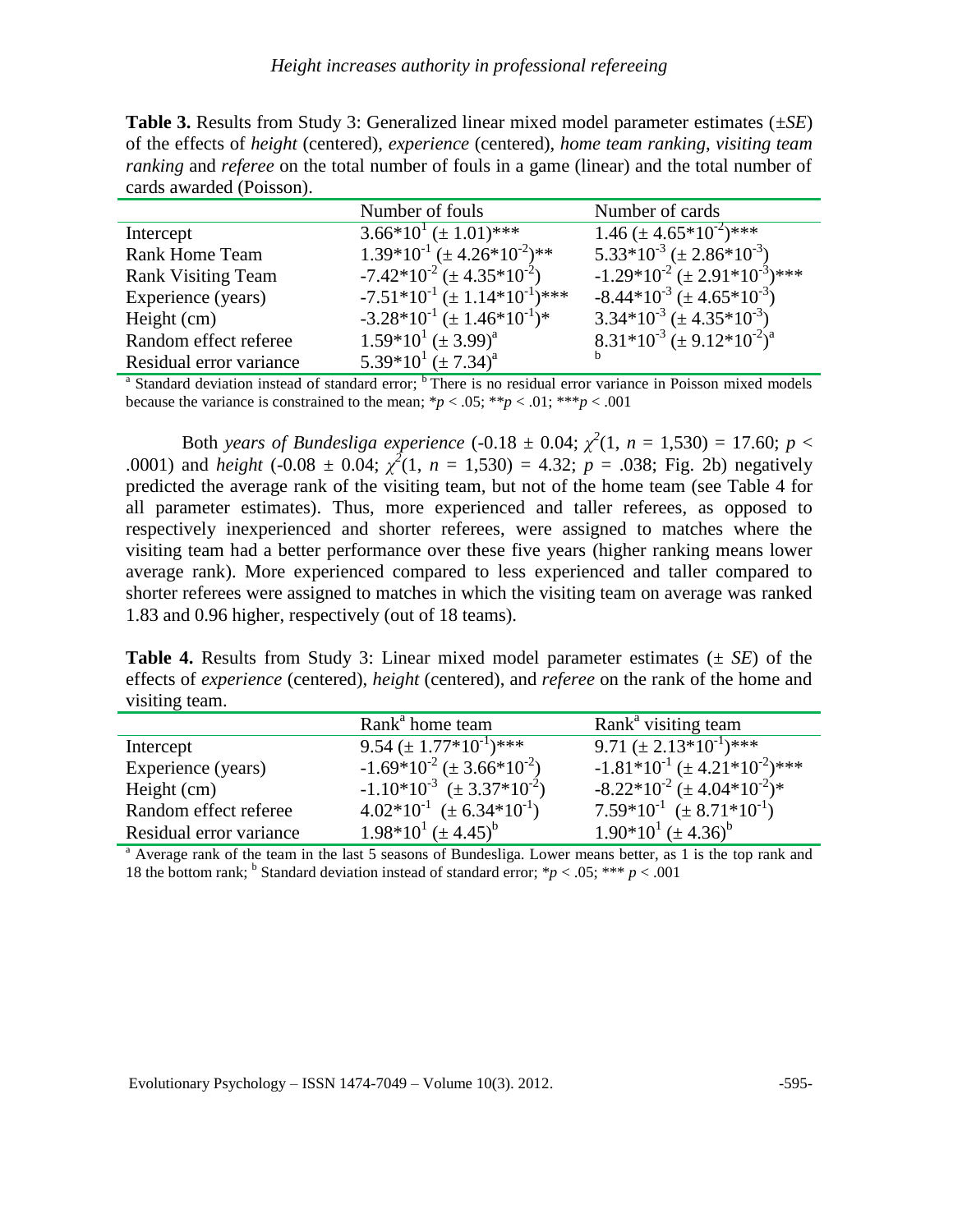**Figure 2.** Results from Study 3: Least square means (+ *SE*) of the effect of referee height in cm (in three equal height range groups) on (a) the number of fouls, and (b) the average rank of the visiting team (lower rank means better team).



### **Discussion**

In this study, we have shown that referees, the leading officials in football, are taller than their assistant referees in both a national (French professional football league) and an international (World Cup 2010) setting. These novel findings are in line with predictions based on previous studies reporting a positive association between height and authority (Gawley et al., 2009; Judge and Cable, 2004).

In addition, we found evidence that the height of referees was associated with their (perceived) competence. First of all, we found that taller referees had relatively less international experience than shorter referees prior to their invitation to the World Cup.

Evolutionary Psychology – ISSN 1474-7049 – Volume 10(3). 2012. -596-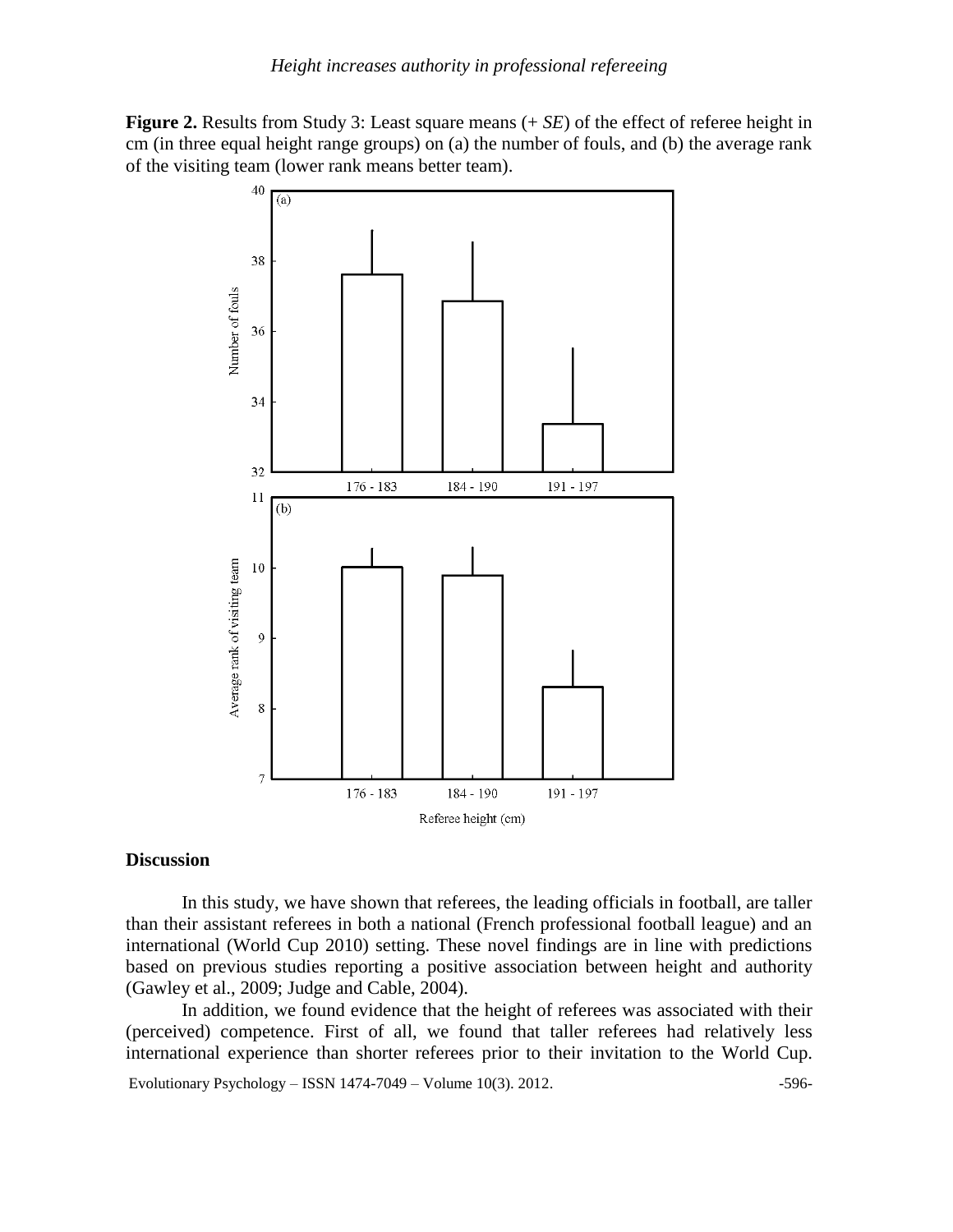#### *Height increases authority in professional refereeing*

Thus, a tall referee required less experience to be promoted to referee at the highest level. Second, we found that taller and more experienced referees were assigned to matches in which the visiting team had a better performance over the study period in the German League. Hence, as more competent referees are more likely to be assigned to matches with higher ranking teams, both experience and height appear to be indicators of this (perceived) competence. The reason why no effect of height and experience was found on the rank of the home team can be explained by how referees in the Bundesliga are assigned. A referee is registered to a particular region within Germany and is not allowed to officiate in any matches in which teams from that particular region are playing (DFB, 2010). However, for logistical reasons, referees are likely to be assigned to matches in regions neighboring their own. Therefore, the region where the referee is registered constrains the set of home teams that he can be assigned to, and hence the ranks of these home teams he can be assigned to.

We also found evidence that the height of referees was associated with their effectiveness and authority in the field. An important aspect of refereeing, according to the British Football Referees' Association (2010) is to "*keep control [of the game], by bending his authority to encourage the flow of the game*". Taller compared to shorter referees gave fewer fouls, and thus increased the "flow in the game". Apparently, taller referees are better able to control the game by "bending their authority", resulting in players committing fewer fouls (i.e. players would be more wary of committing fouls or less inclined to retaliate towards other players), or they resolved them in another way (e.g. deciding to "play advantage" instead of stopping the game for a foul, because the fouled team still has the advantage in the situation, or by warning players in another way). Similarly, more experienced referees also awarded fewer fouls than less experienced referees. It is worth noting that in the Bundesliga, for both the number of given fouls and the rank of the visiting team, the effect of two extra centimeters in height was comparable to approximately one extra year of experience.

Instead of the increased "flow" or control of the game by taller referees, the negative association between referee height and the number of fouls could also mean that taller referees either notice fewer fouls, or that they are more lenient. Some evidence suggests however, that these alternative explanations are unlikely. Noticing fewer fouls would indicate poor refereeing, as the main job of the referee is to notice and penalize fouls. As mentioned above, referee height was positively associated with measures of the perceived competence of the referee (e.g., being assigned to matches with higher-ranked teams), rendering it unlikely that taller referees are less likely to notice foul play. Additionally, more experienced referees also awarded fewer fouls. As experience is a likely determinant of competence (Dohmen, 2008; Nevill, Balmer and Williams, 2002), the fact that more experienced and taller referees awarded fewer fouls suggests that, awarding fewer fouls is likely to be a sign of competence rather than incompetence. It is also unlikely that the positive relationship between height and number of fouls arises because taller referees are more lenient as no differences were found in the number of cards given by taller referees compared to shorter referees (if anything taller referees were less lenient as they gave fewer fouls than shorter referees, yet handed out similar numbers of cards). Again, these results were mirrored by the effects of experience: no differences were found in the number of cards handed out by experienced referees compared to less experienced

Evolutionary Psychology – ISSN  $1474-7049$  – Volume  $10(3)$ . 2012.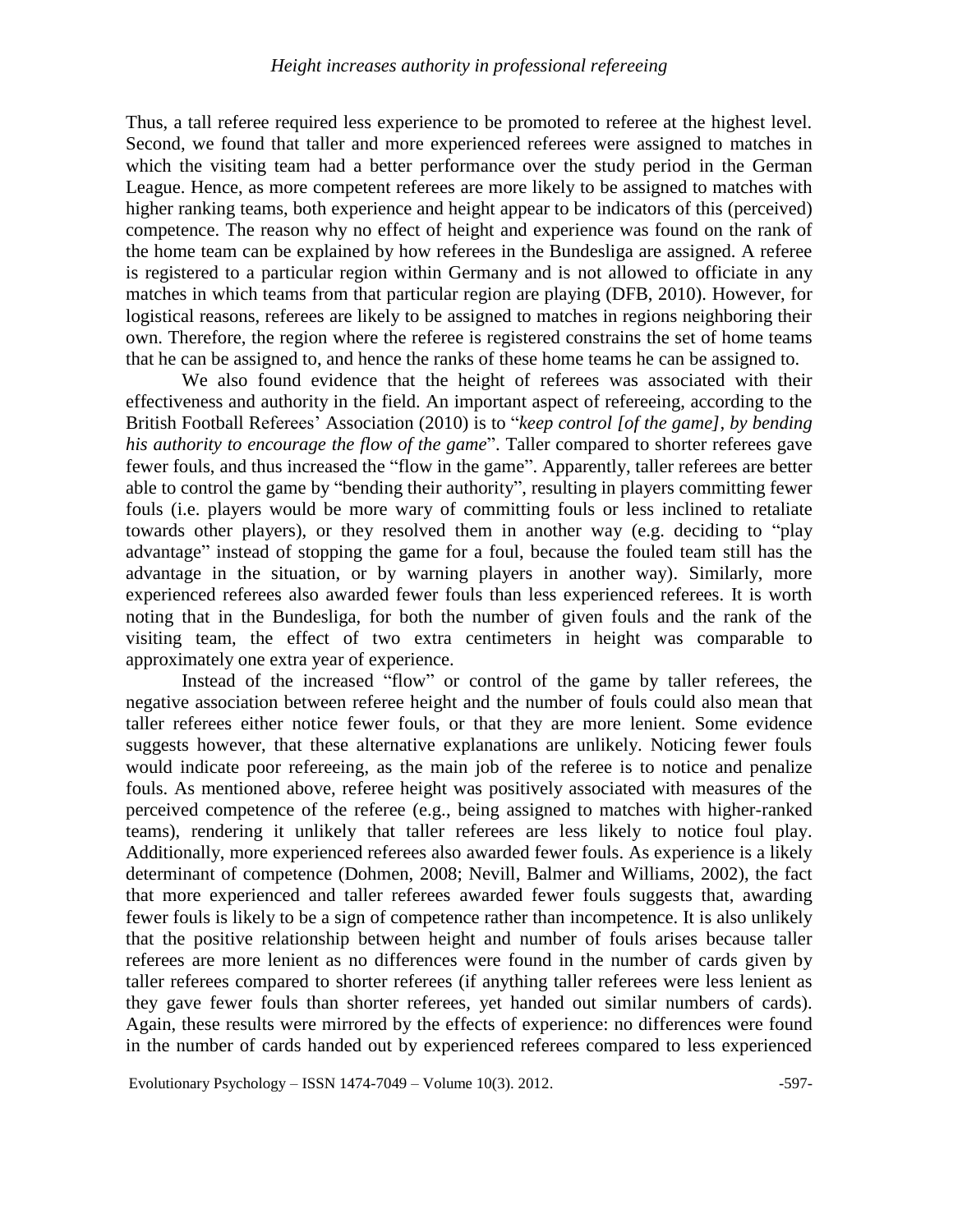#### *Height increases authority in professional refereeing*

referees. A possible explanation for the finding that both stature and experience are related to the number of fouls but not the number of cards, is that there may simply be too little variation in the number of cards given and hence the possibility to find an effect of height and experience may be reduced. Additionally, perhaps interrupting the game by calling a foul is a more subjective decision than the decision of whether or not a player deserves a card, for which there may be more strict guidelines (FIFA, 2010). In conclusion, the most likely explanation for why taller (or more experienced) referees give less fouls, is that due to the authority a tall (or experienced) referee induces, he can increase the "flow" of the game.

The present study does not address the process underlying the association between height and authority. It could arise as a consequence of the association between height and actual ability of the referees. Previous studies have proposed several hypotheses explaining this association, including the positive relationship between height and cognitive ability (explained by common factors such as genes or nutrition; Silventoinen, Posthuma, van Beijsterveldt, Bartels and Boomsma, 2006), health (Silventoinen, Lahelma and Rahkonen, 1999), participation in social activities in young adulthood (Persico, Postlewaite and Silverman, 2004), and self-esteem (Judge and Cable, 2004). The association between height and authority in referees may also be a consequence of the *perception* of the referees by others. Taller people may be perceived as more competent, authoritative, or dominant (Judge and Cable, 2004; Marsh et al., 2009; Young and French, 1996). Further research is necessary to determine the causal pathways through which height induces (perceived) authority across different settings.

The higher perceived competence of taller men (Judge and Cable, 2004; Young and French, 1996) is likely to lead to discrimination against shorter men. Cinnirella and Winter (2009) showed that in the labor market employer discrimination with respect to height was likely as height was positively related to income in *employees* (i.e. subordinate to their *employers*) and, in contrast, this relationship was not found in self-employed workers (i.e. who have no manager above them and hence are not at risk of discrimination). The finding that taller referees were assigned to higher quality matches could be a consequence of a similar type of discrimination. When actual competence is not related to height and our subconscious biases act to discriminate against short individuals, society should consider policies to guard against this form of discrimination.

**Acknowledgements:** We would like to thank Kai Epstude for helpful advice and Impire AG for providing the data for scientific purposes. TVP is supported by the Netherlands Organisation for Scientific Research VENI scheme (450-10-032). APB and GS are supported by the Royal Netherlands Academy of Arts and Sciences (KNAW).

## **Received 9 December 2011; Revision submitted 26 April 2012; Accepted 26 April 2012**

#### **References**

Andersson, M. (1994). *Sexual Selection*. Princeton, NJ: Princeton University Press.

Evolutionary Psychology – ISSN 1474-7049 – Volume 10(3). 2012. -598-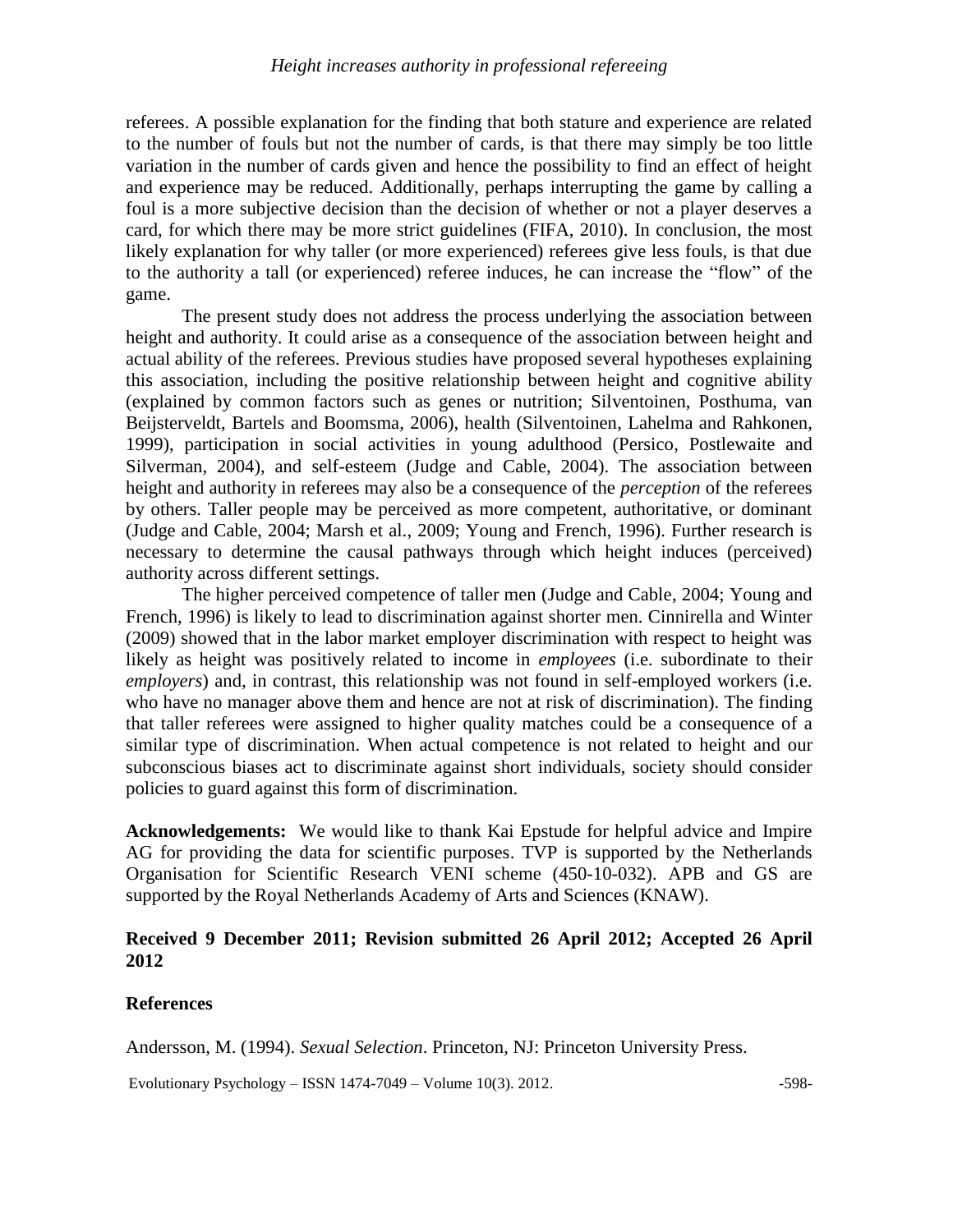- Archer, J. (1988). *The Behavioural Biology of Aggression.* Cambridge (UK): Cambridge University Press.
- Buunk, A. P., Park, J. H., Zurriaga, R., Klavina, L. and Massar, K. (2008). Height predicts jealousy differently for men and women. *Evolution and Human Behavior*, *29*, 133- 139.
- Carrier, D. R. (2011). The advantage of standing up to fight and the evolution of habitual bipedalism in Hominins. *PLoS ONE,* 6, e19630.
- Case, A. and Paxson, C. (2008). Stature and Status: height, ability, and labor market outcomes. *Journal of Political Economy*, *116*, 499-532.
- Cinnirella, F. and Winter, J. (2009). Size Matters! Body height and labor market discrimination: a cross-European analysis, *CESifo Working Paper*, No. 2733.
- Dannenmaier, W. D. and Thumin, F. J. (1964). Authority status as a factor in perceptual distortion of size. *The Journal of Social Psychology*, *63*, 361-365.
- DFB, Deutscher Fussball Bund (German Football Association) (2010). [http://www.dfb.de,](http://www.dfb.de/) Retrieved September 25, 2010.
- Dohmen, T. J. (2008). The influence of social forces: evidence from the behavior of football referees. *Economic Inquiry*, *46*, 411-424.
- Ellis, L. (1994). The high and the mighty among man and beast: How universal is the relationship between height (or body size) and social status. In L. Ellis (Ed.), *Social Stratification and Socioeconomic Inequality. Reproductive and Interpersonal Aspects of Dominance and Status, vol. 2* (pp. 93-111). Westport, CT: Praeger.
- FIFA, Fédération Internationale de Football Association (2010). *Laws of the game 2010/2011*. Retrieved from<http://www.fifa.com/worldfootball/lawsofthegame.html> July 30, 2010.
- Folkesson, P., Nyberg, C., Archer, T. and Norlander, T. (2002). Soccer referees' experience of threat and aggression: Effects of age, experience, and life orientation on outcome of coping strategy. *Aggressive Behavior*, *28*, 317-327.
- Gawley, T., Perks, T. and Curtis, J. (2009). Height, gender, and authority status at work: analyses for a national sample of Canadian workers. *Sex Roles*, *60*, 208-222.
- Isaac, J. L. (2005). Potential causes and life-history consequences of sexual size dimorphism in mammals. *Mammalian Review*, *35*, 101-115.
- Judge, T. A. and Cable, D. M. (2004). The effect of physical height on workplace success and income: preliminary test of a theoretical model. *The Journal of Applied Psychology*, *89*, 428-441.
- Loh, E. S. (1993). The economic effects of physical appearance. *Social Science Quarterly*, *74*, 420-438.
- Higham, P. A. and Carment, D. W. (1992). The rise and fall of politicians: the judged heights of Broadbent, Mulroney and Turner before and after the 1988 Canadian general election. *Canadian Journal of Behavioural Science*, *24*, 404-409.
- Huang, W., Olson, J. S. and Olson, G. M. (2002). Camera angle effects dominance in video-mediated communication. *Proceedings of the Conference on Human Factors in Computing Systems,* 716-717.
- Melamed, T. and Bozionelos, N. (1992). Managerial promotion and height. *Psychological Reports*, *71*, 587-593.

Evolutionary Psychology – ISSN 1474-7049 – Volume 10(3). 2012.  $-599$ -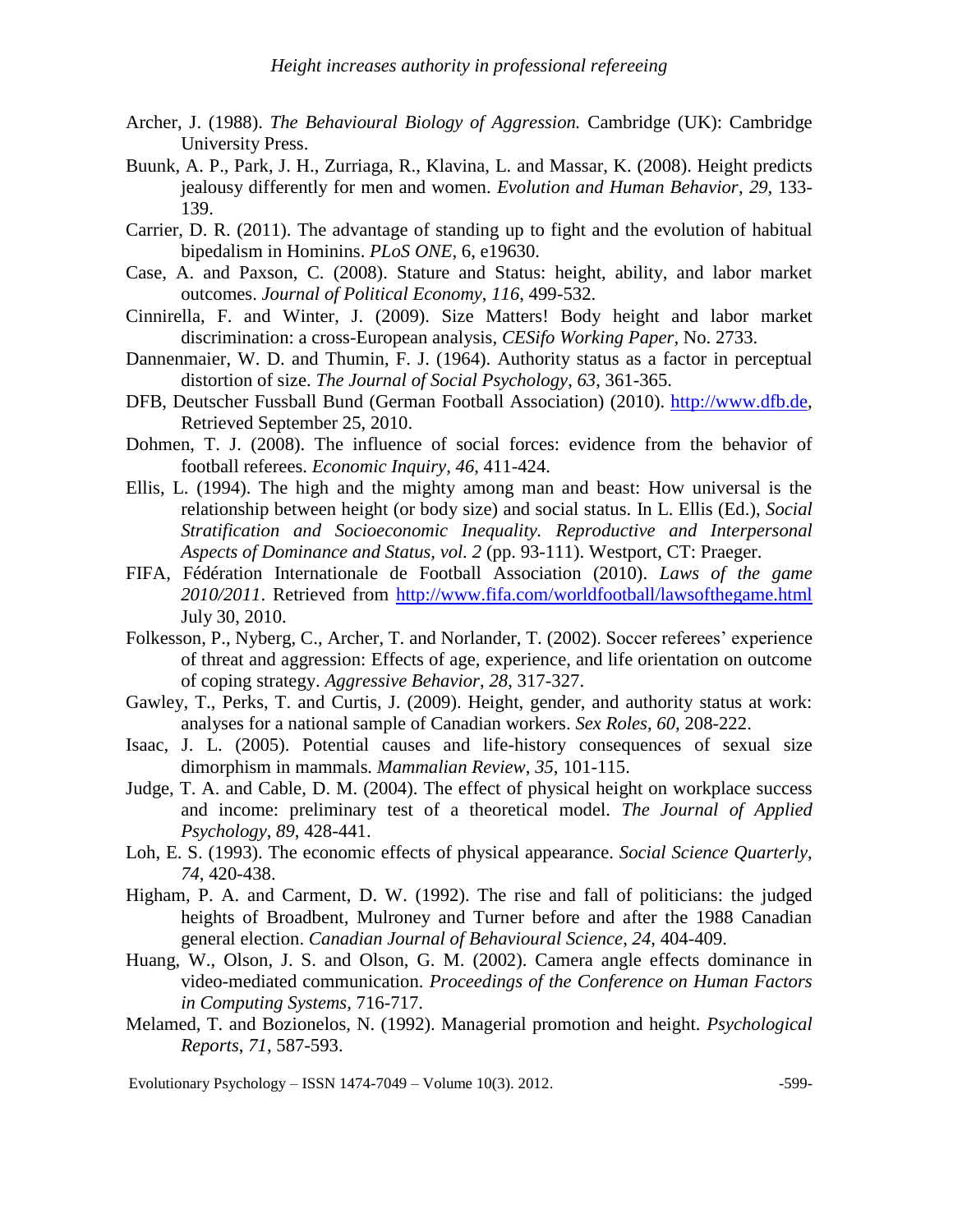- Marsh, A. A., Yu, H. H., Schechter, J. C. and Blair, R. J. R. (2009). Larger than life: humans' nonverbal status cues alter perceived size. *PLoS ONE*, *4*, e5707
- Montepare, J. M. (1995). The impact of variations in height on young children's impressions of men and women. *Journal of Nonverbal Behavior*, *19*, 31-47.
- Nevill, A. M., Balmer, N. J. and Williams, A. M. (2002). The influence of crowd noise and experience upon refereeing decisions in football. *Psychology of Sports and Exercise*, *3*, 261-272.
- Pellegrini, A. D. and Bartini, M. (2001). Dominance in early adolescent boys: affiliative and aggressive dimensions and possible functions. *Journal of Developmental Psychology*, *47*, 142-163.
- Persico, N., Postlewaite, A. and Silverman, D. (2004). The effect of adolescent experience on labor market outcomes: the case of height. *Journal of Political Economy*, *112*, 1019-1053.
- R Development Core Team. (2008). *R: a language and environment for statistical computing*. Vienna, Austria: R Foundation for Statistical Computing.
- Sell, A., Cosmides, L., Tooby, J., Sznycer, D., von Rueden, C. and Gurven, M. (2009) Human adaptations for the visual assessment of strength and fighting ability from the body and face. *Proceedings of the Royal Society London B: Biological Sciences*, *276*, 575-584
- Silventoinen, K., Lahelma, E. and Rahkonen, O. (1999). Social background, adult bodyheight and health. *International Journal of Epidemiology*, *28*, 911-918.
- Silventoinen, K., Posthuma, D., Van Beijsterveldt, T., Bartels, M. and Boomsma, D.I. (2006). Genetic contributions to the association between height and intelligence: evidence from Dutch twin data from childhood to middle age. *Genes, Brain and Behavior*, *5*, 585-595.
- Sommers, P. M. (2002). Is presidential greatness related to height? *The College Mathematics Journal*, *3*, 14-16.
- Sorokowski, P. (2010). Politicians' estimated height as an indicator of their popularity. *European Journal of Social Psychology*, *40*, 1302-1309.
- Stogdill, R. M. (1948). Personal factors associated with leadership: a survey of the literature. *Journal of Psychology*, *25*, 35-71.
- Stulp, G., Pollet, T. V., Verhulst, S. and Buunk, A. P. (2012). A curvilinear effect of height on reproductive success in human males. *Behavioral Ecology and Sociobiology, 66*, 375-384.
- Stulp, G., Verhulst, S., Pollet, T. V. and Buunk, A. P. (2012). The effect of female height on reproductive success is negative in Western populations, but more variable in non-Western populations. *American Journal of Human Biology, 24*, 486-494*.*
- The British Football Referees' Association (2010). [http://www.footballreferee.org,](http://www.footballreferee.org/) Retrieved July 20, 2010.
- Thomsen, L., Frankenhuis, W. E., Ingold-Smith, M. and Carey, S. (2011). Big and mighty: preverbal infants mentally represent social dominance. *Science, 331*, 477-480.
- van Quaquebeke, N. and Giessner, S. R. (2010). How embodied cognitions affect judgments: height-related attribution in football foul calls. *Journal of Sport and Exercise Psychology*, *32*, 3-22

Evolutionary Psychology – ISSN 1474-7049 – Volume 10(3). 2012.  $\sim$  -600-